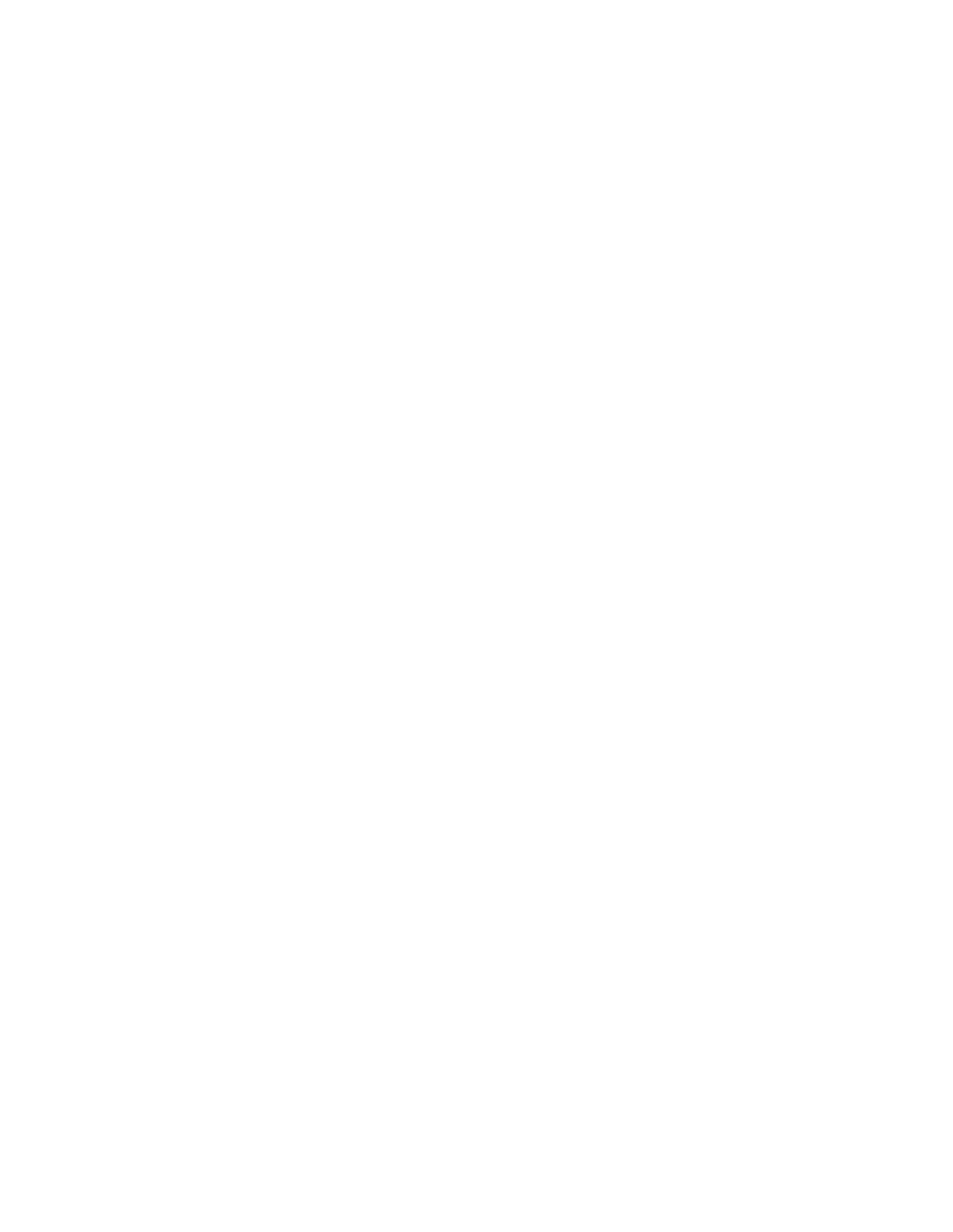

## **ROYAL CANADIAN AIR CADETS**

## **PROFICIENCY LEVEL ONE**

## **INSTRUCTIONAL GUIDE**



## **SECTION 1**

#### **EO M121.01 – DISCUSS AVIATION OPPORTUNITIES**

Total Time: 30 min

#### **PREPARATION**

#### **PRE-LESSON INSTRUCTIONS**

Resources needed for the delivery of this lesson are listed in the lesson specification located in A-CR-CCP-801/ PG-001, *Proficiency Level One Qualification Standard and Plan*, Chapter 4. Specific uses for said resources are identified throughout the instructional guide within the TP for which they are required.

Review the lesson content and become familiar with the material prior to delivering the lesson.

Prepare Career Investigation Sheets located at Attachment A for each group.

Prepare Career Information Envelopes located at Attachment B for each group.

## **PRE-LESSON ASSIGNMENT**

Nil.

#### **APPROACH**

An in-class activity was chosen for TP 1 as it is an interactive way to provoke thought and stimulate interest in aviation careers among the cadets.

A group discussion was chosen for TP 2 as it allows the cadets to interact with their peers and share their knowledge about aviation careers. A group discussion helps the cadets improve their listening skills and develop as members of a team.

#### **INTRODUCTION**

#### **REVIEW**

Nil.

#### **OBJECTIVES**

By the end of this lesson the cadets shall have discussed aviation opportunities.

#### **IMPORTANCE**

There are many career opportunities available within the aviation industry. Identifying possible opportunities stimulates an interest in the different aspects of the cadet program including aviation, aerospace, aerodrome operations and aircraft manufacturing and maintenance.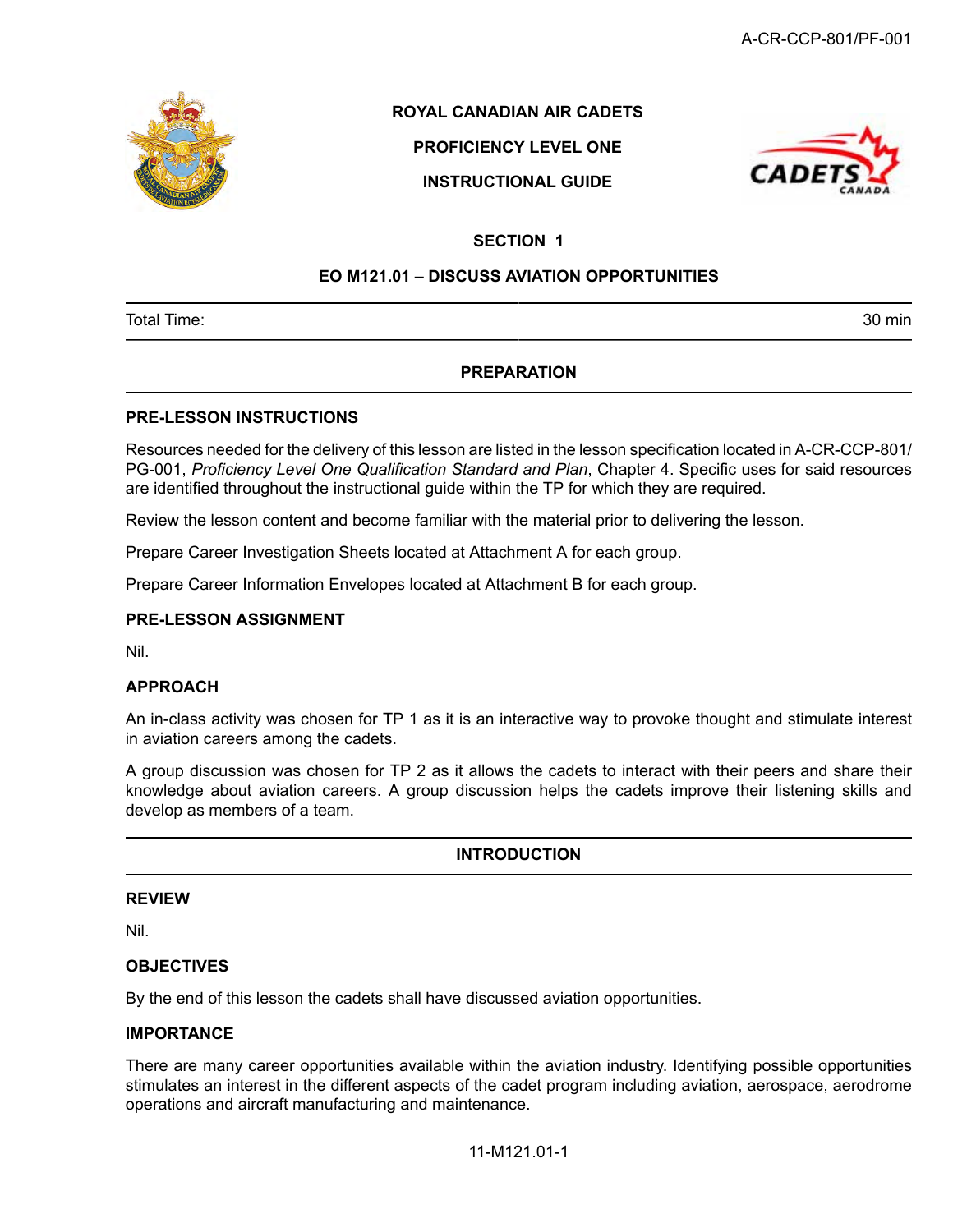#### **BACKGROUND KNOWLEDGE**

#### **PILOTS AND FLIGHT INSTRUCTORS**

Pilots fly airplanes and helicopters to provide air transportation, training, and surveying services. Flying instructors teach flying techniques and procedures to student and licensed pilots.

Pilots and flight instructors are employed by airlines, airfreight companies, flying schools, the Canadian Forces (CF), and other public and private sector aircraft operators.

Topics such as aerodrome operations, aircraft maintenance, radio, theory of flight, navigation and meteorology will assist cadets in preparing for pilot training.

#### *Cadet summer training qualifications include a three-week basic aviation qualification, a three-week advanced aviation qualification and gliding and power flying scholarship qualifications***.**

#### **AIR TRAFFIC CONTROLLERS AND FLIGHT SERVICE SPECIALISTS**

Air traffic controllers use radio communication to direct air traffic within assigned airspace. Also, they control aircraft and vehicle movement at airports. Flight service specialists provide pilots with flight information essential to aviation safety, such as weather conditions.

Air traffic controllers and flight service specialists are employed by NAV Canada and the CF.

Topics such as radio communication, aerodrome operations and air traffic control will assist cadets in preparing for air traffic control training.

#### *Cadet summer training qualifications include a three-week basic aviation technology and aerospace qualification and a six-week advanced aviation technology qualification – airport operations***.**

#### **AIRCRAFT MAINTENANCE ENGINEERS (AME)**

Aircraft maintenance engineers maintain, repair, overhaul, modify and test aircraft structures and systems. The aircraft systems they work on include mechanical, hydraulic, instrument, electrical and avionics.

Aircraft manufacturing, maintenance, repair companies, airlines, the CF and other aircraft operators employ AMEs.

Topics such as aircraft maintenance will assist cadets in preparing for AME training.

#### *Cadet summer training qualifications include a three-week basic aviation technology and aerospace qualification and a six-week advanced aviation technology qualification – aircraft maintenance***.**

#### **AIR TRANSPORT RAMP ATTENDANTS**

Air transport ramp attendants operate ramp-servicing vehicles and equipment, handle cargo and baggage, and perform other ground support duties.

They are employed by airlines, air services companies and the federal government.

Topics such as aerodrome operations and radio will assist cadets in preparing for groundside careers.

#### *Cadet summer training qualifications include a three-week basic aviation technology and aerospace qualification and a six-week advanced aviation technology qualification – airport operations***.**

#### **AERODROME MANAGERS**

Aerodrome managers plan, organize, direct, control and evaluate the operations of an aerodrome. Some areas of responsibility may include marketing, budgeting, human resources, and managing the buildings and the land.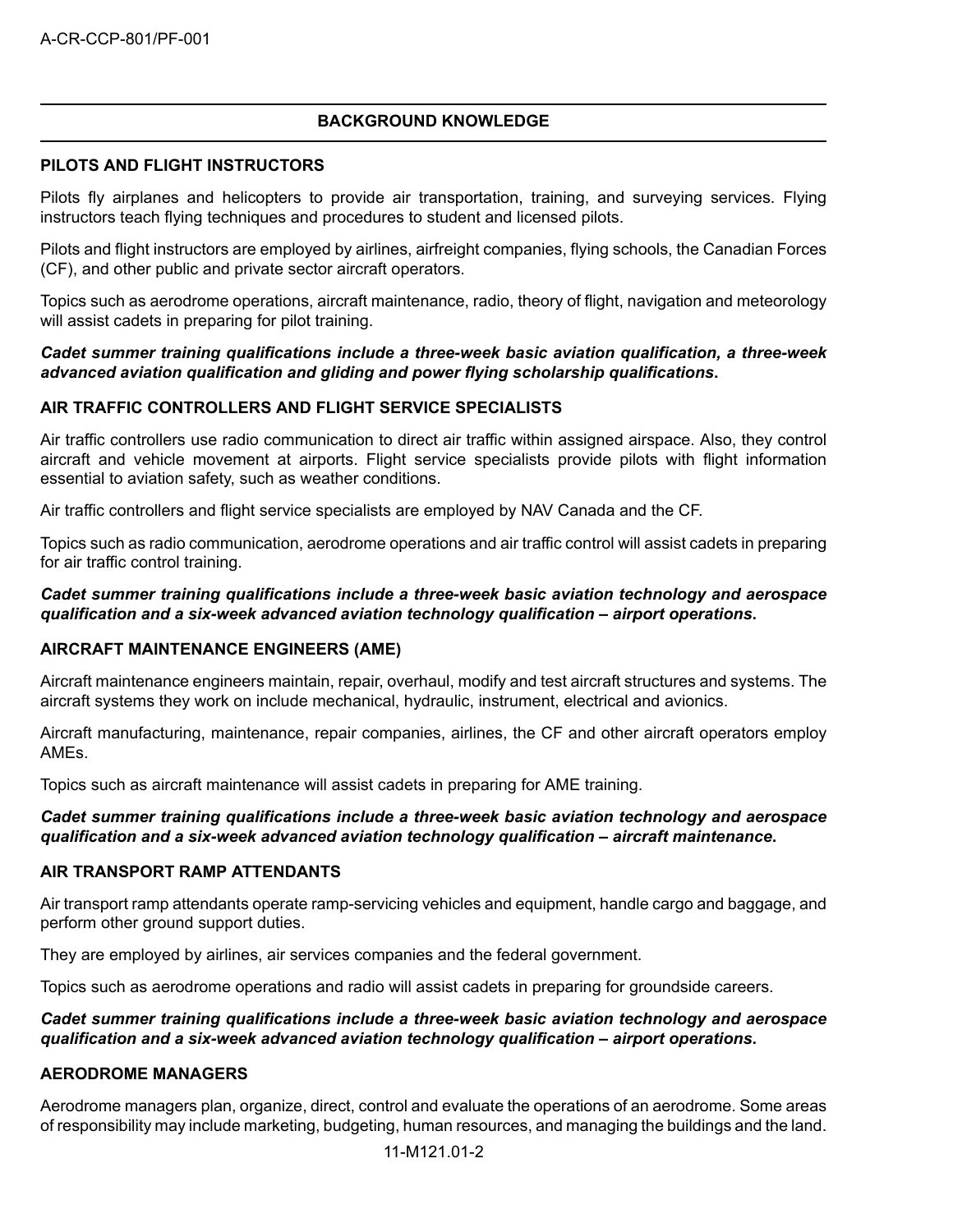Aerodrome managers work for airport authorities, local governments or private airports.

Topics such as aerodrome operations and leadership will assist cadets in preparing for aerodrome management careers.

*Cadet summer training qualifications include a three-week basic aviation technology and aerospace qualification and a six-week advanced aviation technology qualification – airport operations***.**

#### **AEROSPACE ENGINEERS AND AIRCRAFT ASSEMBLERS**

Aerospace engineers research, design, and develop aerospace vehicles, aerospace systems and their components. They also perform duties related to testing, evaluation, installation, operation and maintenance of the same.

Aircraft and spacecraft manufacturers, air transport carriers and research institutions employ aerospace engineers.

Aircraft assemblers assemble, fit and install prefabricated parts to manufacture fixed wing aircraft, rotary wing aircraft or aircraft components.

Aircraft subassembly manufacturers employ aircraft assemblers. Subassembly companies assemble the different sections of aircraft like the landing gear.

Topics such as theory of flight, aircraft maintenance and aerospace will assist cadets in preparing for design and assembly training.

*Cadet summer training qualifications include a three-week basic aviation technology and aerospace qualification and a six-week advanced aviation technology qualification – aircraft maintenance***.**

**Teaching Point 1 Conduct an aviation careers matching activity.**

Time: 15 min Method: In-Class Activity

## **ACTIVITY**

#### **OBJECTIVE**

This activity is designed allow cadets to think about different aviation careers and how cadet training relates to these careers.

#### **RESOURCES**

- One Career Investigation Sheet per group.
- One set of Career Information Envelopes per group, to include:
	- $\circ$ job descriptions envelope;
	- employers envelope;
	- POs envelope; and
	- summer training qualifications envelope.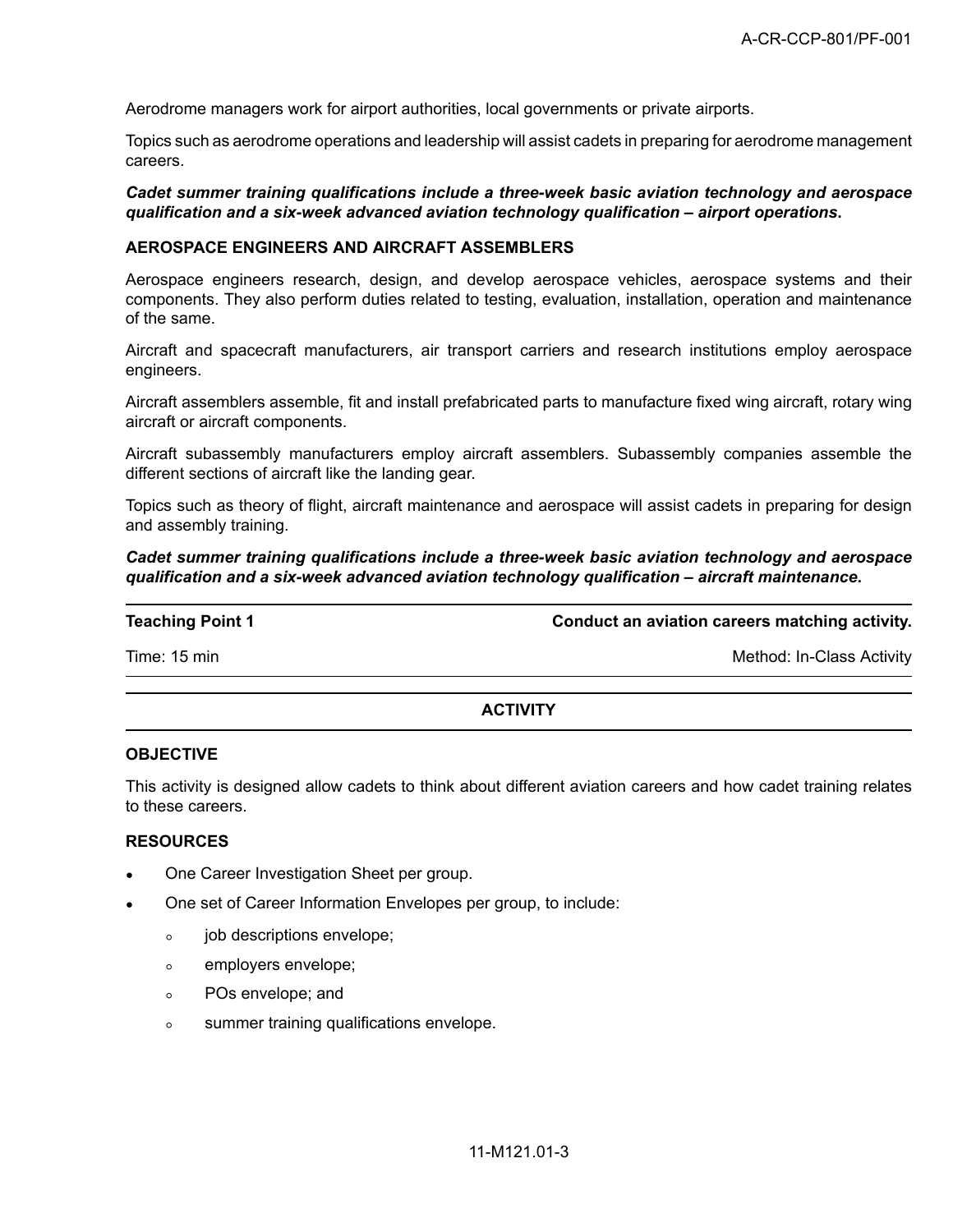## **ACTIVITY INSTRUCTIONS**

- 1. Divide the cadets into six groups. Assign each group an aviation career from the following list:
	- pilots and flying instructors;
	- air traffic controllers and flight service specialists;
	- aircraft maintenance engineers;
	- air transport ramp attendants;
	- aerodrome managers; and
	- aerospace engineers and aircraft assemblers.



If there are less than 12 cadets in the class, divide them into three groups and assign each group two careers.

- 2. Give each group a Career Investigation Sheet and set of Career Information Envelopes. Advise each group that they will present their career to the class at the end of their investigation.
- 3. Have the groups open their job description envelopes. Cadets will have two minutes to:
	- read through all of the descriptions;
	- select the job description statements that match their careers; and
	- record the descriptions on their Career Investigation Sheets.
- 4. Have the groups open their employer envelopes. Cadets will have two minutes to:
	- read through all of the employers;
	- select the employers that someone from their career might work for. There may be many possible answers for each career;
	- record the employers on their Career Investigation Sheets; and
	- make a sensible case for the employers they have selected.
- 5. Have the groups open their PO envelopes. Cadets will have one minute to:
	- Read through all of the POs;
	- Select the POs that will help them prepare for their career; and
	- Record these POs on their Career Investigation Sheets.
- 6. Have the groups open their summer training qualifications envelopes. Cadets will have one minute to:
	- Read through all of the summer training qualifications;
	- Select the summer training qualifications that will help them prepare for their career; and
	- Record these summer training qualifications on their Career Investigation Sheets.
- 7. Call upon each group to present their career.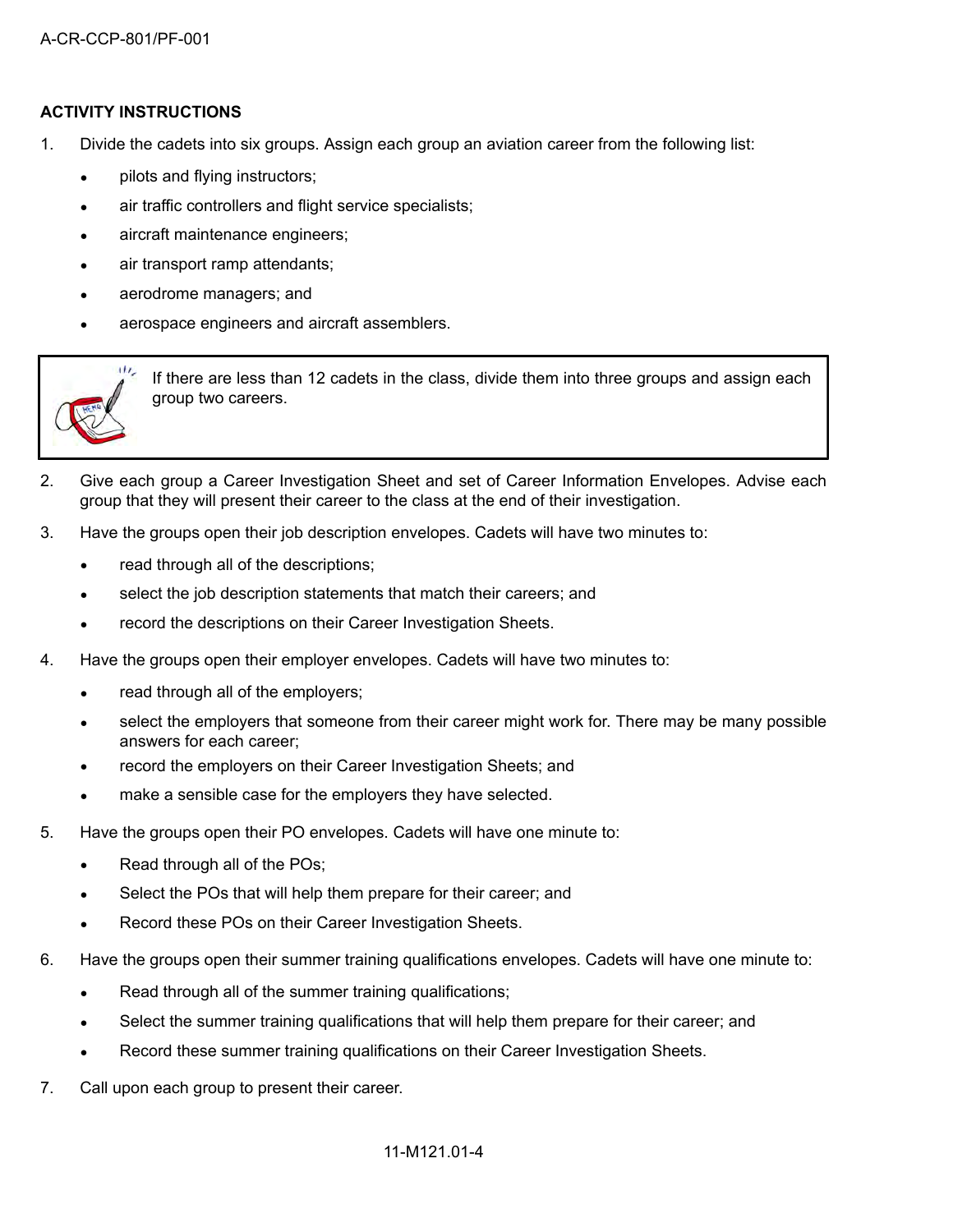### **SAFETY**

Nil.

## **CONFIRMATION OF TEACHING POINT 1**

The cadets' participation in the activity will serve as the confirmation of this TP.

#### **Teaching Point 2 Lead a discussion on aviation careers.**

# Time: 10 min Method: Group Discussion

## **GROUP DISCUSSION**



#### **SUGGESTED QUESTIONS**:

- Q1. What career interests you and why?
- Q2. Does anyone know someone that works in one of these careers? What can you tell us about their job?
- Q3. How do the opportunities in the air cadet program stimulate your interest in aviation, aerospace, aerodrome operations and aircraft manufacturing and maintenance?

## **CONFIRMATION OF TEACHING POINT 2**

The cadets' participation in the activity will serve as the confirmation of this TP.

## **END OF LESSON CONFIRMATION**

The cadets' participation in the activity will serve as the confirmation of this lesson.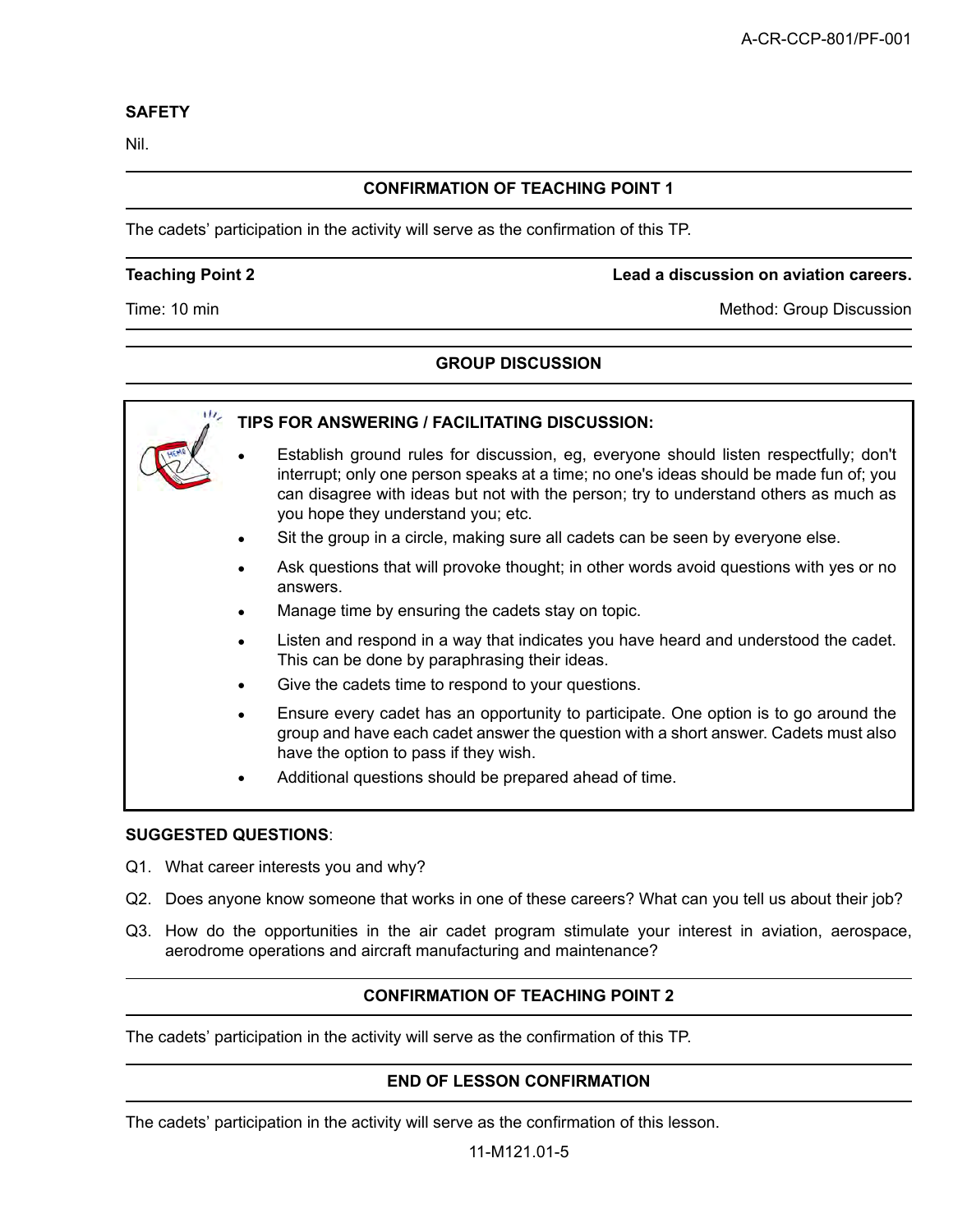## **CONCLUSION**

#### **HOMEWORK / READING / PRACTICE**

Nil.

## **METHOD OF EVALUATION**

Nil.

#### **CLOSING STATEMENT**

The myriad air cadet program activities expose cadets to various aspects of aviation, aerospace, aerodrome operations and aircraft manufacturing and maintenance. These experiences may encourage cadets to pursue an education / career in one these areas.

#### **INSTRUCTOR NOTES / REMARKS**

Nil.

## **REFERENCES**

A3-003 CATO 51-01 Director Cadets 3. (2011). *Air cadet program outline*. Ottawa, ON: Department of National Defence.

C3-001 *National Occupation Classification 2001 (NOC2001)*. (2001). Retrieved 23 Mar 2006 from http:// www.hrdc.drhc.gc.ca/2001/e/generic/welcome.shtml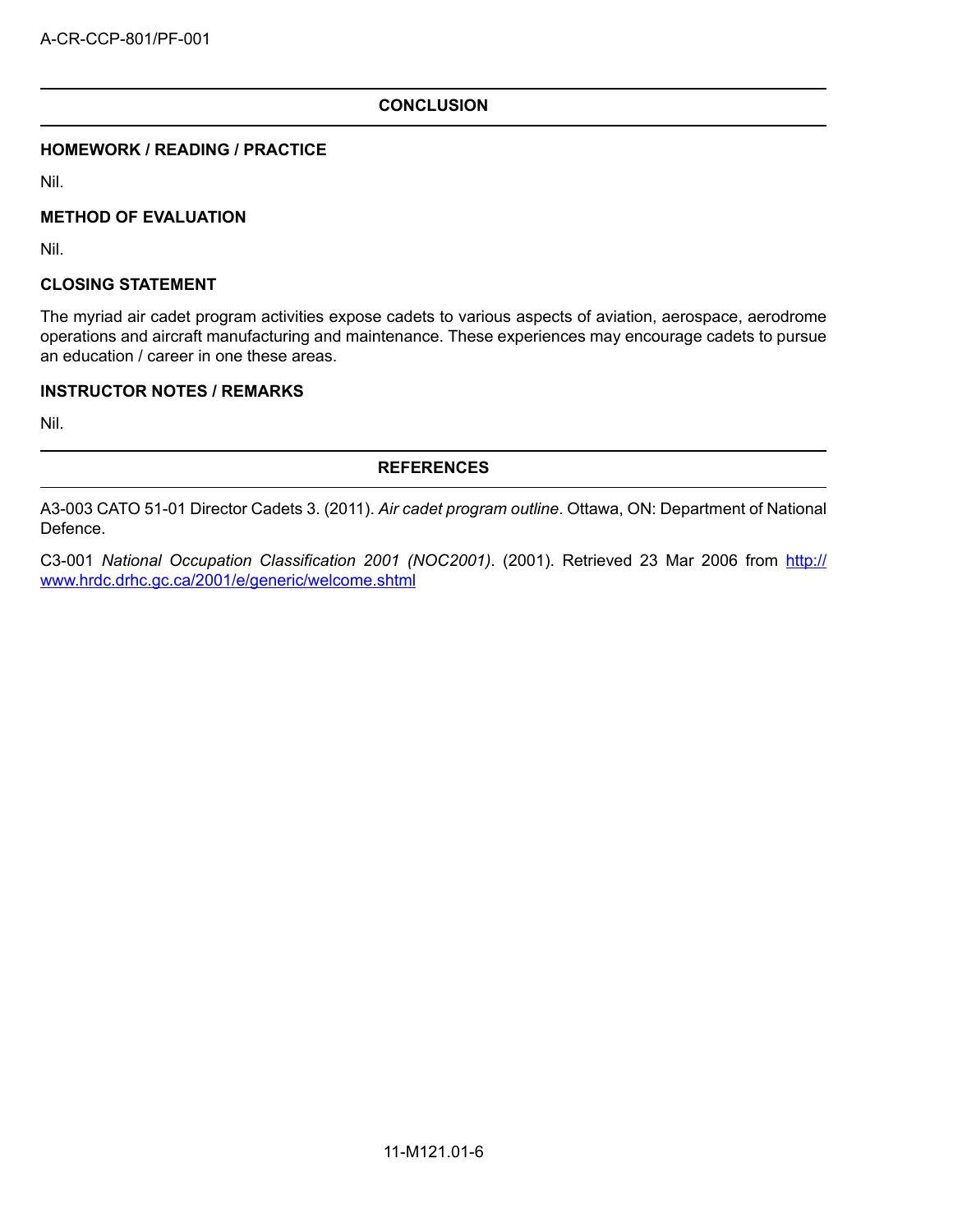## **CAREER INVESTIGATION SHEET**

| <b>Team Members:</b>                           |  |
|------------------------------------------------|--|
|                                                |  |
| Career:                                        |  |
| <b>Job Description:</b>                        |  |
|                                                |  |
|                                                |  |
|                                                |  |
| <b>Employers:</b>                              |  |
|                                                |  |
|                                                |  |
|                                                |  |
| <b>Related POs</b>                             |  |
|                                                |  |
|                                                |  |
| <b>Related Summer</b><br><b>Qualifications</b> |  |
|                                                |  |
|                                                |  |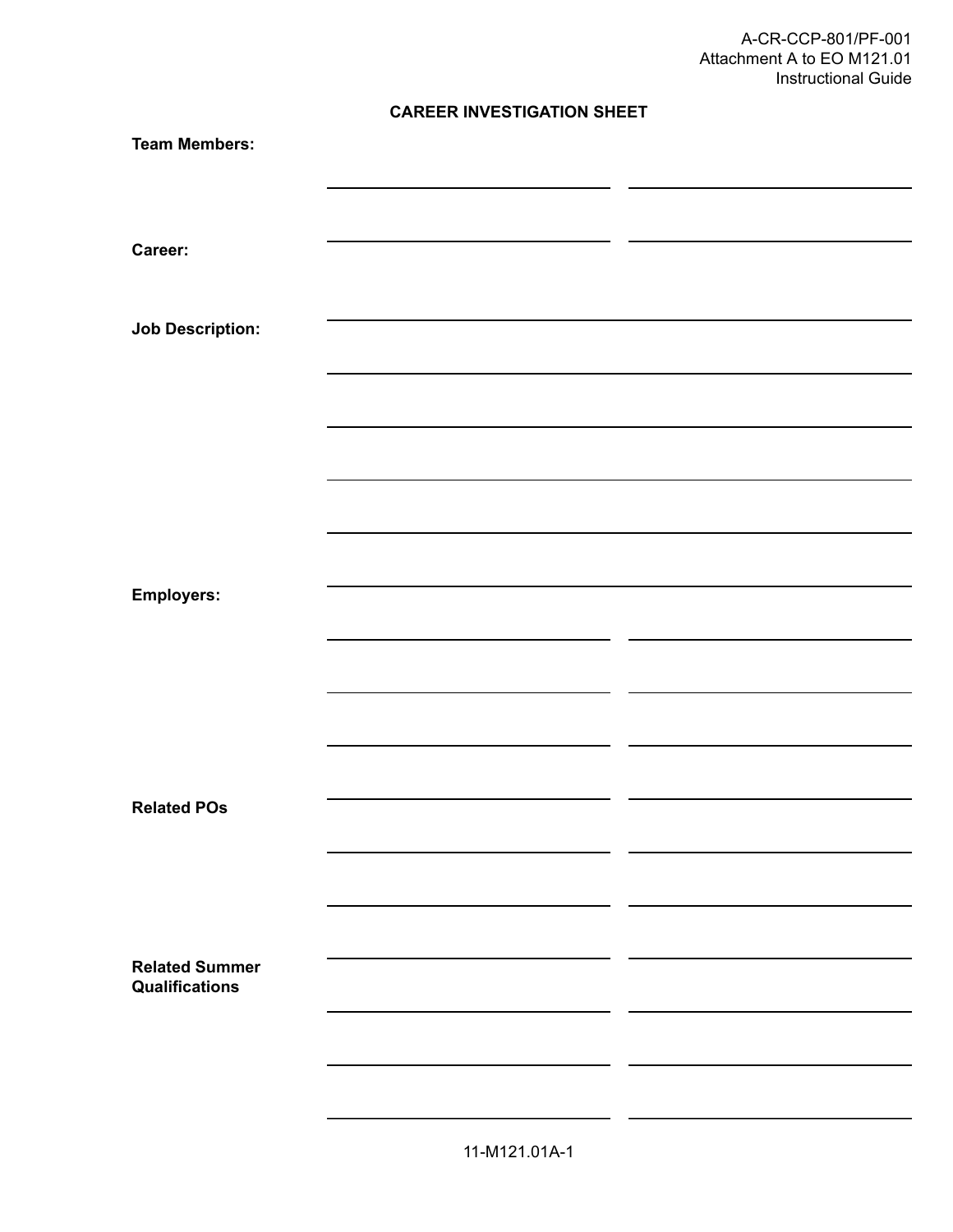A-CR-CCP-801/PF-001 Attachment A to EO M121.01 Instructional Guide

THIS PAGE INTENTIONALLY LEFT BLANK

11-M121.01A-2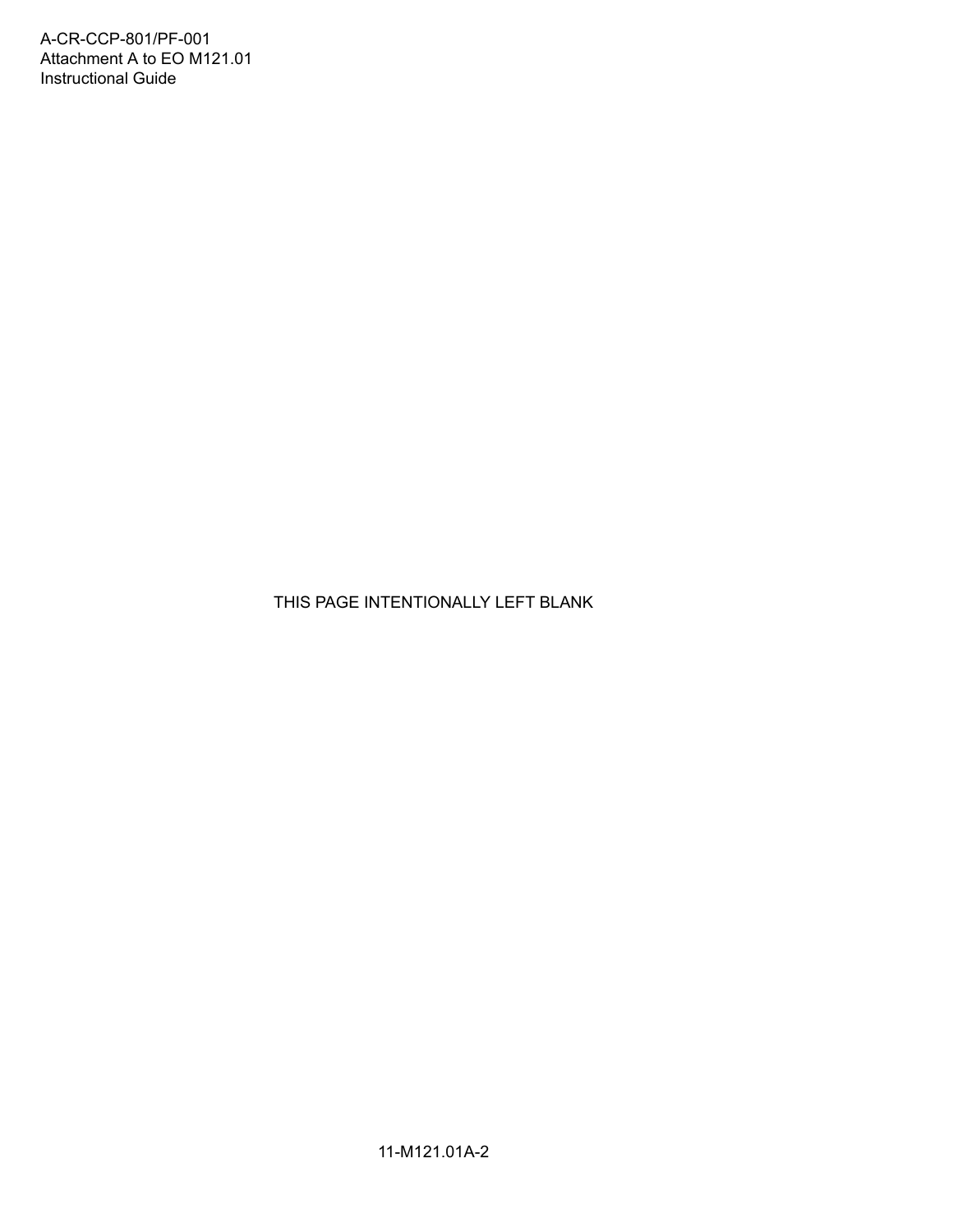## **CAREER INFORMATION ENVELOPES**

| <b>Job Descriptions</b>                                                                                          |                                                                                                  |
|------------------------------------------------------------------------------------------------------------------|--------------------------------------------------------------------------------------------------|
| Fly airplanes and helicopters to provide air<br>transportation, training, and surveying services.                | Teach flying techniques and procedures to students<br>and licensed pilots.                       |
| Direct air traffic within assigned airspace, and<br>control moving aircraft and service vehicles at<br>airports. | Provide pilots with flight information essential to<br>aviation safety.                          |
| Maintain, repair, and test aircraft structures and<br>systems.                                                   | Drive ramp equipment, handle cargo and baggage,<br>and do other ground support jobs at airports. |
| Manage the operations of an aerodrome, including<br>the people, the money, the buildings, and the land.          | Design aerospace vehicles and systems.                                                           |
| Put together and install pre-made parts to make<br>airplanes and helicopters.                                    |                                                                                                  |

| <b>Employers</b>                                                         |                                        |                                             |                             |                                      |
|--------------------------------------------------------------------------|----------------------------------------|---------------------------------------------|-----------------------------|--------------------------------------|
| <b>Airlines</b>                                                          | Air cargo<br>companies                 | <b>Canadian Forces</b>                      | Private companies           | Flying schools                       |
| NavCanada - runs<br>all the air traffic<br>control services in<br>Canada | Aircraft<br>manufacturing<br>companies | Aircraft<br>maintenance<br>companies        | Ground support<br>companies | Airport<br>management<br>authorities |
| Local governments                                                        | Private airports                       | Aircraft and<br>spacecraft<br>manufacturers | Research<br>institutions    | Aircraft part<br>manufacturers       |

| <b>POS</b>             |                             |                                              |            |            |
|------------------------|-----------------------------|----------------------------------------------|------------|------------|
| Radio<br>Communication | <b>Principles of Flight</b> | Meteorology                                  | Propulsion | Navigation |
| Aerospace              | Aerodrome<br>Operations     | Aircraft<br>Manufacturing and<br>Maintenance |            |            |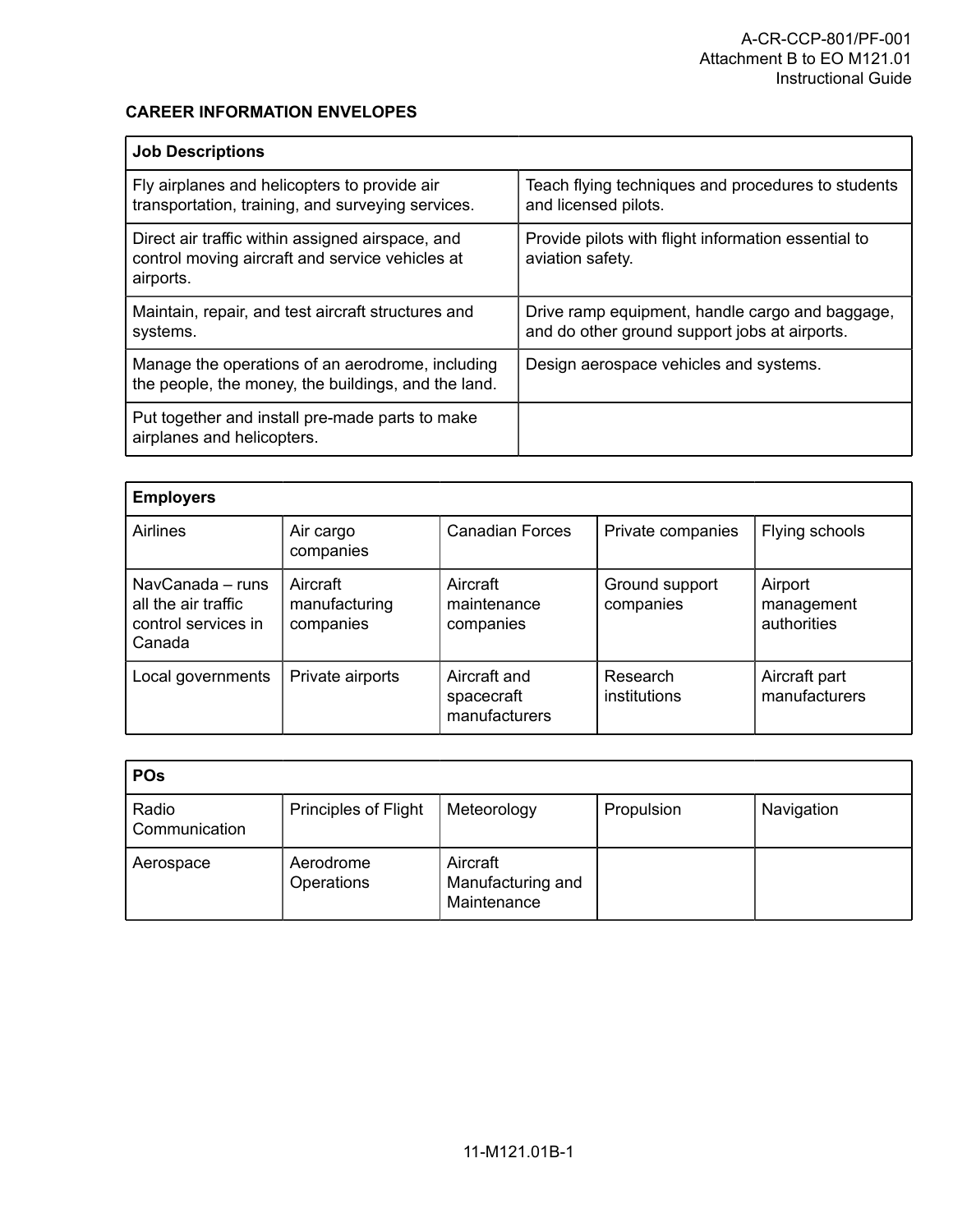## A-CR-CCP-801/PF-001 Attachment B to EO M121.01 Instructional Guide

| <b>Summer Qualifications</b>                                                             |                             |                                                      |                       |                                                                       |  |
|------------------------------------------------------------------------------------------|-----------------------------|------------------------------------------------------|-----------------------|-----------------------------------------------------------------------|--|
| <b>Basic Aviation</b>                                                                    | <b>Advanced Aviation</b>    | <b>Basic Aviation</b><br>Technology and<br>Aerospace | Advanced<br>Aerospace | <b>Advanced Aviation</b><br>Technology -<br><b>Airport Operations</b> |  |
| <b>Advanced Aviation</b><br>Technology<br>- Aircraft<br>Manufacturing and<br>Maintenance | Glider Pilot<br>Scholarship | <b>Power Pilot</b><br>Scholarship                    |                       |                                                                       |  |